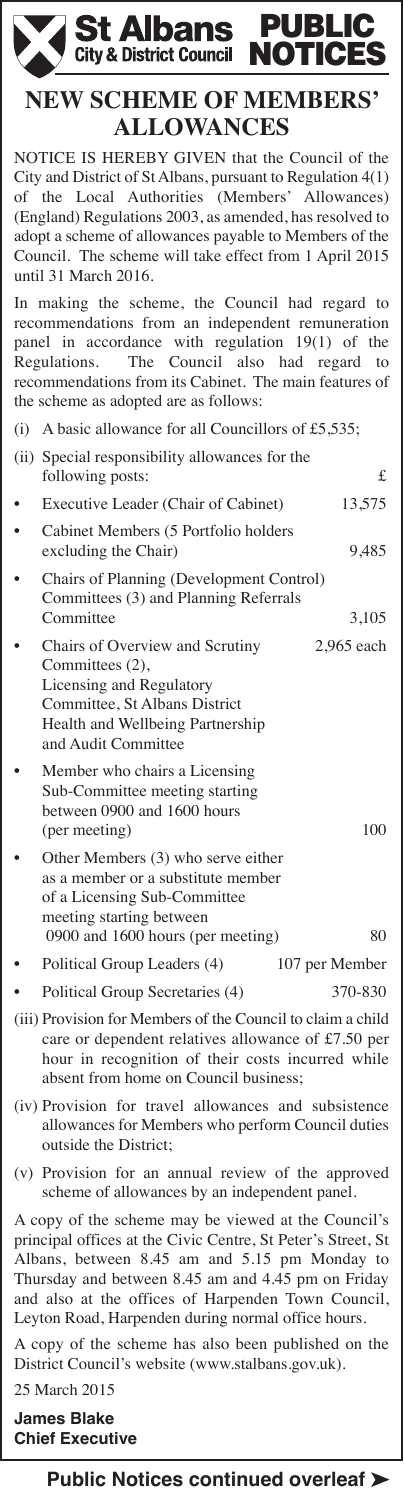

**Town and Country Planning (Listed Buildings and Buildings in Conservation Areas) Regulations 1990 (as amended) Regulation 5A**

#### **Development in a Conservation Area**

**5/2015/0316** Partial reconstruction of rear boundary wall **at 10- 12 St Peters Street, St Albans**

**5/2015/0440** Side extension and three open shelters to provide alfresco dinning **at 9 Hatfield Road, St Albans**

**5/2015/0572** Single storey side and rear extensions **at 20 Rothamsted Avenue, Harpenden**

**5/2015/0619** Part single and part two storey rear extensions with two rear and three side roof lights **at 34 Upper Culver Road, St Albans**

**5/2015/0645** Part single, part two storey side and rear extension following demolition of existing rear outbuilding **at 9 Cowper Road, Harpenden**

**5/2015/0649** Erection of 1.8m high boundary fence, planting of new hedgerow and associated landscaping works **at 2 Colnbrook Close, London Colney**

**5/2015/0663** Enclosure and change of use of external store to Class A1 (retail) and alterations to openings **at 3 Vaughan Road, Harpenden**

**5/2015/0674** Two storey side extension and alterations to openings (resubmission following invalid application 5/2014/3094) **at Pippins 83a The Hill, Wheathampstead**

**5/2015/0676** Conversion of garage into a bedroom, en-suite and store **at 21 West Common Way, Harpenden**

**5/2015/0682** Loft conversion with one rear rooflight and two side windows one on each side elevation **at 3 Wistaria Drive, London Colney**

**5/2015/0684** Single storey timber garden building **at 17 Welclose Street, St Albans**

**5/2015/0699** Change of use to mixed Class A1 (retail) and Class A4 (drinking establishment) (resubmission following refusal of 5/2014/2898) **at 24 Station Road, Harpenden**

**5/2015/0709** Variation of Conditions 8 (tree/natural feature protection: fencing), 10 (arboricultural and method statement) and 11 (landscape design proposals) of planning permission 5/2009/2168 dated 13/01/2012 for Demolition of existing dwelling and garage court and erection of four semi-detached dwellings (resubmission following withdrawal of 5/2014/3210) **at 57a Cowper Road, Harpenden**

**5/2015/0713** Change of use of part of ground floor of existing boarding house from medical centre to two staff bedsits with shared kitchen facilities **at St Georges School Sun Lane, Harpenden**

**5/2015/0734** Part single, part two storey rear extension **at 112 `Eastmoor Park, Harpenden**

**5/2015/0736** Single storey side extension (resubmission following withdrawal of 5/2014/2851) **at 44 Alma Road, St Albans**

## **Town & Country Planning (Listed Buildings and Buildings in Conservation Areas) Regulations 1990 (as amended) 2010 Regulation 5**

#### **Development affecting Listed Buildings**

**5/2015/0328** Listed Building Consent - Partial reconstruction of rear boundary wall **at 10-12 St Peters Street, St Albans**

**5/2015/0740** Listed Building Consent - Replacement of kitchen units, creation of new opening between kitchen and dining room, internal alterations and alterations to openings **at The Old School, Sandridgebury Lane, St Albans**

**5/2015/0775** Listed Building consent - Single storey timber garden building **at 17 Welclose Street, St Albans**

# **Town and Country Planning Act 1990 (as amended) Town & Country Planning (Development Management Procedure) Order 2010 (as amended) Article 13 (2)**

#### **Departure from the Development Plan**

**5/2015/0644** Outline application (means of access sought) for Construction of 28 dwellings following demolition of existing buildings **at Radio Nurseries & 54 Oaklands Lane, Smallford, St Albans**

### **Town and Country Planning Act 1990 (as amended) Town & Country Planning (Development Management Procedure) Order 2010 (as amended) Article 13 (4)**

#### **Development of Major Significance**

**5/2015/0644** Outline application (means of access sought) for Construction of 28 dwellings following demolition of existing buildings **at Radio Nurseries & 54 Oaklands Lane, Smallford, St Albans**

#### **To view plans and application forms and submit your comments see our website at: http://www.stalbans.gov.uk/planningapplications**

You can also visit the Council Offices to view the application and documents at the Civic Centre St Peters Street St Albans Hertfordshire AL1 3JE Monday – Thursday 9.00am – 5.00pm and Friday 9.00am – 4.30pm

Comments may be made in writing to the Head of Planning and Building Control, quoting the reference number, not later than 15/04/2015 (21 days after publication date). Please note your correspondence will be available for inspection by the public and a redacted version (without signature, email or telephone number) will be published on the website. Any comments that you make about this proposal will be copied to the Planning Inspectorate in the event of an appeal and will also be published on their website. In the event of an appeal on a householder application (or a minor commercial or advertisement application, which is to be dealt with by written representations), any comments you have made will also be sent to the Planning Inspectorate but there will be no further opportunity to comment at appeal stage.

The deadline date for your District Councillor to call the application in to Committee is published at the top of the weekly list on which the application appears.

Please see http://www.stalbans.gov.uk/planning/applicationsdecisionsandappeals 25 March 2015 **James Blake**

# **THE ST ALBANS CITY AND DISTRICT COUNCIL (SOUTHWEST HARPENDEN - VARIOUS ROAD'S, HARPENDEN) (RESTRICTION**

**PUBLIC**

**OF WAITING) ORDER 2015** NOTICE IS HEREBY GIVEN that the St Albans City and District Council (pursuant to arrangement made with

Hertfordshire County Council) has made the above Order under the Road Traffic Regulation Act 1984. The Order will come into effect on 27 March 2015.

The general effect of the Orders would be to introduce waiting restrictions to improve road safety, reduce instances of inappropriate or inconsiderate parking and reduce congestion at various locations in Harpenden as detailed in the schedules below.

# **SCHEDULE 1 Lengths of roads within Harpenden – No waiting at any time**

In various sections of Aysgarth Close, Bowling Close, Crabtree Lane, Heath Close, Gorselands, Queens Road, Southdown Road and Topstreet Way

# **SCHEDULE 2 Lengths of roads within Harpenden – No waiting during the restricted hours**

Monday to Friday 8:30am to 6:30pm in various sections of Crabtree Lane.

Any person who wishes to question the validity of the Order or any of its provisions on the grounds that it or they are not within the powers conferred by the Act, or that any requirements of the Act or of any instrument made under it have not been complied with may, within six weeks from the date of this Notice, apply to the High Court for that purpose.

**Mike Lovelady - Head of Legal, Democratic & Regulatory Services,**

Council of the City & District of St Albans, Civic Centre, St Peters Street, St Albans, AL1 3JE

Dated 25th March 2015

# St Albans City and District Council, in accordance with Section 30(2) of the Local Government Finance Act 1992 has set the following amounts of Council Tax for financial year 2015-2016 for each of the catagories of dwellings(Council Tax bands) shown below

**Chief Executive**

| amounts of Council Tax for minimum year gold gold for each of the eaugures of unchings Council Tax bands) shown befow |              |               |               |               |               |               |               |               |
|-----------------------------------------------------------------------------------------------------------------------|--------------|---------------|---------------|---------------|---------------|---------------|---------------|---------------|
| Area/Parish/Town                                                                                                      | <b>BANDA</b> | <b>BAND B</b> | <b>BAND C</b> | <b>BAND D</b> | <b>BAND E</b> | <b>BAND F</b> | <b>BAND G</b> | <b>BAND H</b> |
| <b>ST ALBANS CITY</b>                                                                                                 | 979.94       | 1,143.25      | 1,306.58      | 1,469.90      | 1,796.55      | 2,123.19      | 2,449.84      | 2,939.80      |
| <b>COLNEY HEATH</b>                                                                                                   | 1,007.94     | 1,175.92      | 1,343.92      | 1,511.90      | 1,847.88      | 2,183.86      | 2,519.84      | 3,023.80      |
| HARPENDEN RURAL                                                                                                       | 971.78       | 1,133.73      | 1,295.70      | 1,457.66      | 1,781.59      | 2,105.51      | 2,429.44      | 2,915.32      |
| <b>HARPENDEN TOWN</b>                                                                                                 | 1,011.01     | 1,179.50      | 1,348.01      | 1,516.51      | 1,853.52      | 2,190.52      | 2,527.52      | 3,033.02      |
| <b>LONDON COLNEY</b>                                                                                                  | 1,010.44     | 1,178.85      | 1,347.26      | 1,515.66      | 1,852.47      | 2,189.29      | 2,526.10      | 3,031.32      |
| <b>REDBOURN</b>                                                                                                       | 1,024.13     | 1,194.82      | 1,365.51      | 1,536.20      | 1,877.58      | 2,218.96      | 2,560.33      | 3,072.41      |
| <b>ST MICHAEL</b>                                                                                                     | 966.86       | 1,127.99      | 1.289.14      | 1,450.28      | 1,772.57      | 2,094.85      | 2,417.14      | 2,900.56      |
| ST STEPHEN                                                                                                            | 1,007.36     | 1,175.25      | 1,343.15      | 1,511.04      | 1,846.83      | 2,182.62      | 2,518.40      | 3,022.08      |
| SANDRIDGE                                                                                                             | 1,003.32     | 1,170.54      | 1,337.76      | 1,504.98      | 1,839.42      | 2,173.87      | 2,508.30      | 3,009.96      |
| WHEATHAMPSTEAD                                                                                                        | 1,015.42     | 1,184.64      | 1,353.89      | 1,523.12      | 1,861.60      | 2,200.06      | 2,538.54      | 3,046.24      |
|                                                                                                                       |              |               |               |               |               |               |               |               |